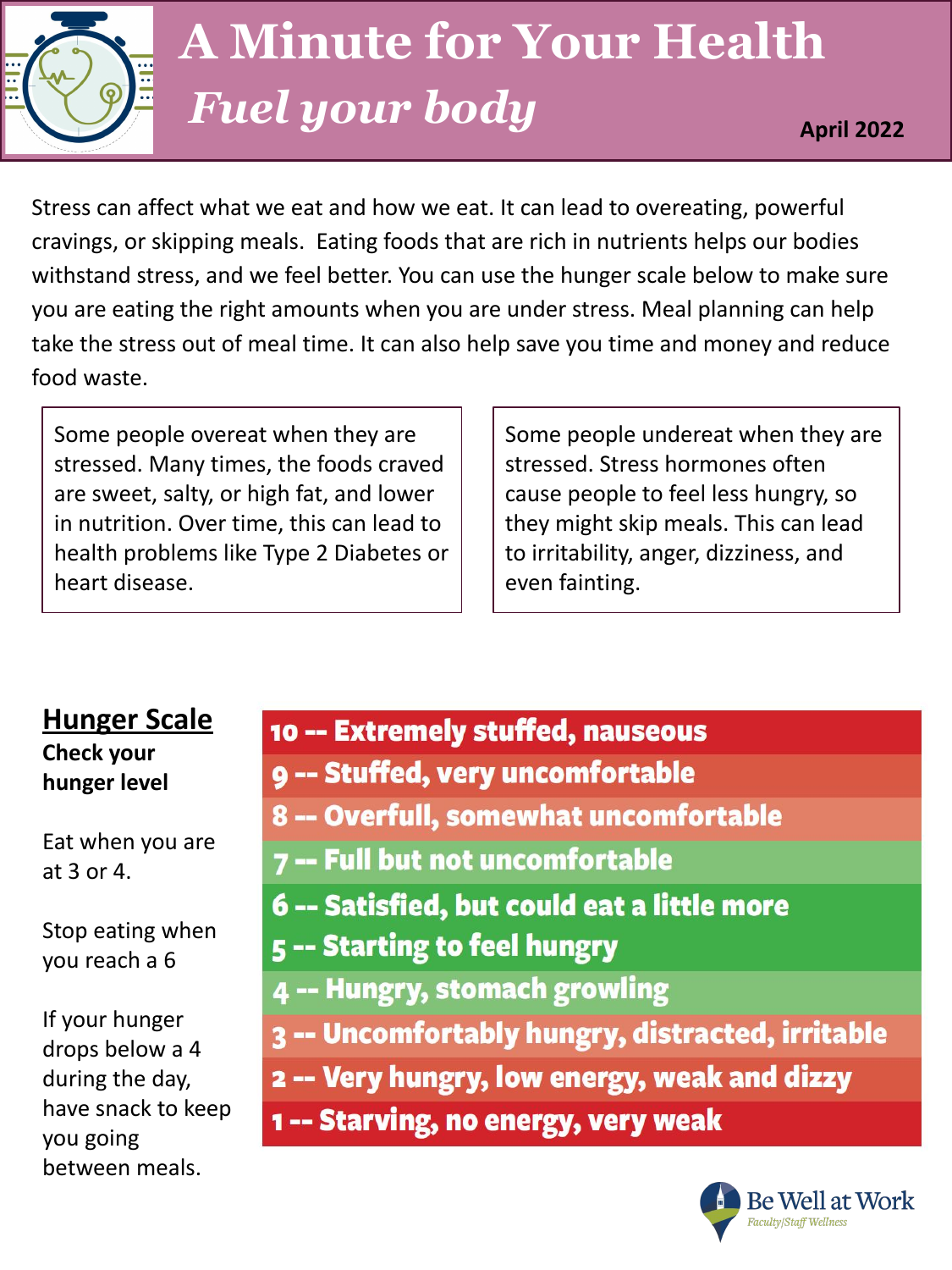# **Boost nutrition to tame stress**

A [balanced diet](https://www.hsph.harvard.edu/nutritionsource/healthy-eating-plate/) can support a healthy immune system and the repair damage done by stress. It provides the extra energy needed to cope with stressful events. If you eat fast food often because you are tired or too busy to prepare meals at home, try [meal planning.](https://www.hsph.harvard.edu/nutritionsource/meal-prep/) It can help save time and make meals more balanced and healthy.

#### **What to eat when stressed:**

- 1. Warm soothing foods tea, soups, stews and casseroles, oatmeal and porridge
- 2. Dark chocolate a treat with nutritional benefits, have a small piece and savor the flavor
- 3. Complex Carbs whole-grain bread, [quinoa,](https://www.everydayhealth.com/diet-nutrition/diet/quinoa-nutrition-facts-types-how-cook-it-more/) brown rice, steel-cut or old-fashioned [o](https://www.everydayhealth.com/diet-nutrition/diet/oatmeal-benefits-risks-recipes-more/)ats, sweet potatoes
- 4. Bananas rich in magnesium, potassium, and B vitamins, they are a nutritious sweet treat
- 5. Fatty fish -salmon, tuna, halibut, and sardines are great for brain health
- 6. Water hydrate for overall energy and clear thinking
- 7. Calcium rich foods dairy and non-dairy milk, cheese, and yogurt have calcium that can boost mood
- 8. Nuts filling and full of B vitamins, have a handful for a satisfying snack
- 9. Vitamin C foods oranges, grapefruit, strawberries, kiwi are some examples
- 10. Avocados rich in good fats, potassium, and B vitamins
- 11. Leafy greens packed with vitamins and minerals to reverse the effects of stress on the body

#### **Easy Healthy Snacks**

- **● Fruit**
- **● Smoothie**
- **● Crackers and nut butter or cheese**
- **● Protein bar**
- **● Chips and dip, salsa, or guacamole**
- **● Seaweed snacks**
- **● Dry cereal**
- **● Nuts and seeds**
- **● Yogurt with fruit and/or granola**
- **● Raw vegetables and dip**
- **● Granola bar**

### **April Exercise: Fuel your body with nutritious food**

- Make a list of healthy snacks to keep with you at work.
- Pick one meal of the day (breakfast, lunch, or dinner) and make a plan for that meal for one week. Include what you will eat each day that week and what you need to shop for. The [Virtual Programs website](https://uhs.berkeley.edu/faculty-staff/wellness/workshops-and-programs/virtual-programs) has videos and ideas to help.
- Try eating one food from the "Foods to eat when stressed" list the next time you feel stressed.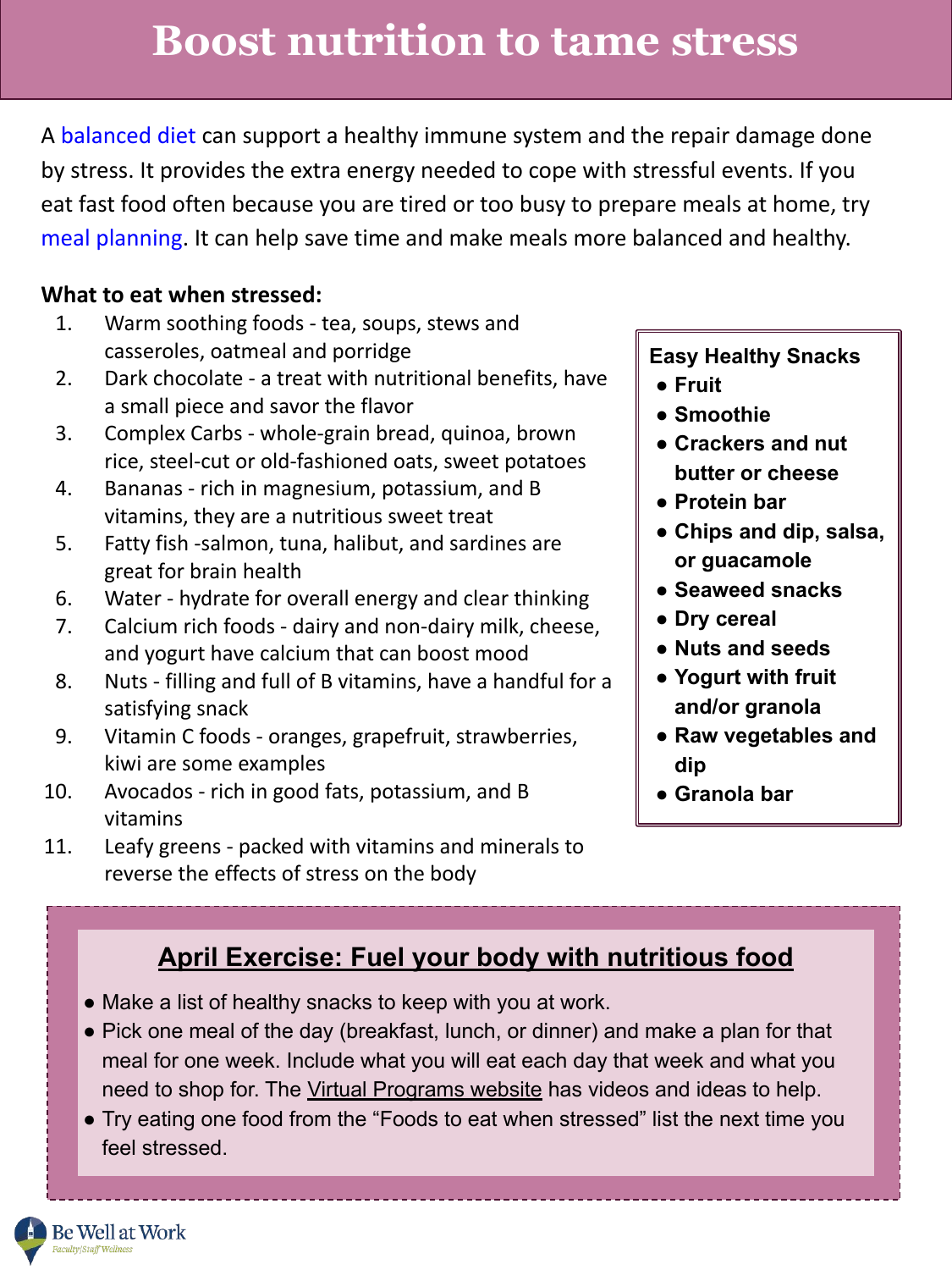

El estrés puede afectar lo que comemos y cómo comemos. Puede conducir a comer en exceso, a tener fuertes antojos, o a saltarse comidas. Comer alimentos ricos en nutrientes ayuda a nuestros cuerpos a soportar el estrés, y nos sentimos mejor. Puede utilizar la escala de hambre que aparece a continuación para asegurarse de que está comiendo las cantidades correctas cuando está bajo estrés. La planificación de las comidas puede ayudar a quitar el estrés de la hora de las comidas. También puede ayudarle a ahorrar tiempo y dinero y reducir la pérdida de alimentos.

Algunas personas comen demasiado cuando están estresadas. Muchas veces, los alimentos anhelados son dulces, salados, o altos en grasa, y bajos en nutrición. Con el tiempo, esto puede conducir a problemas de salud como la diabetes tipo 2 o enfermedades del corazón.

Algunas personas comen poco cuando están estresadas. Las hormonas del estrés a menudo hacen que las personas sientan menos hambre, por lo que pueden saltarse las comidas. Esto puede provocar irritabilidad, ira, mareos e incluso desmayos.

### **Escala de hambre Compruebe su nivel de hambre**

Coma cuando tenga 3 o 4 años.

Deja de comer cuando llegues a un 6

Si tu hambre cae por debajo de un 4 durante el día, toma un refrigerio para mantenerte en marcha entre comidas.

- **10: rellenas Usted está tan llena nauseas.**
- **9 :. muy incómodo completa, es necesario aflojar su ropa.**
- **8 :. incómodamente lleno se sienta hinchado.**
- **7 :. completa Un poco incómodo.**
- **6 :. perfectamente cómodo se siente satisfecho.**
- **5 :. cómodo es más o menos satisfecho, pero podría comer un poco más.**

**4 :. poco incómodo estás empezando a sentir señales de hambre.**

**3 :. Uncomfortably hambre Su estómago está haciendo ruido.**

**2 :. muy incómoda Usted siente irritable e incapaz de concentrarse.**

**1 :. débil y su ácido del estómago está produciendo mareo.**

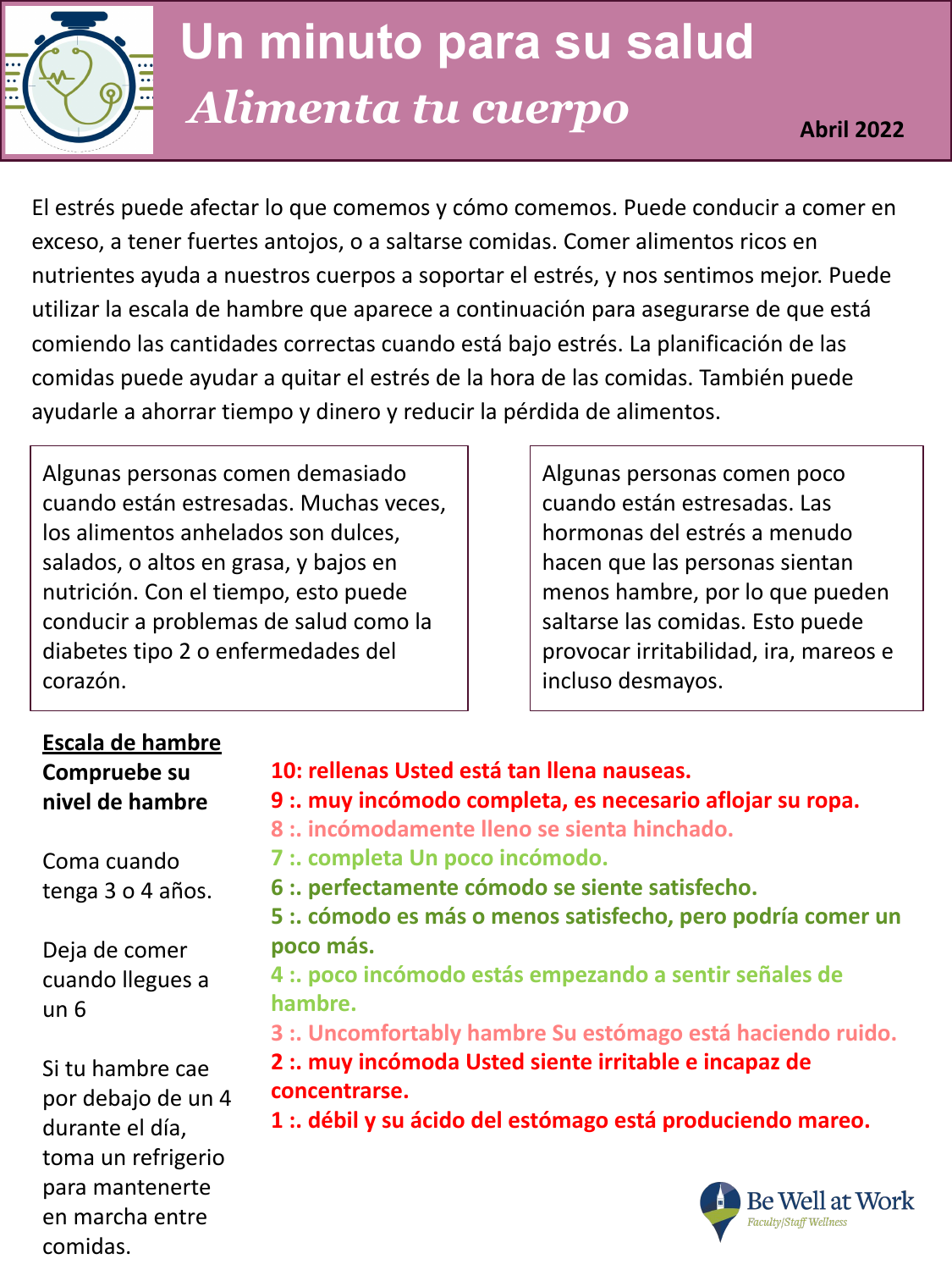Una dieta equilibrada puede apoyar un sistema inmunológico saludable y el daño de reparación hecho por el estrés. Proporciona la energía adicional necesaria para hacer frente a eventos estresantes. Si come comida rápida a menudo porque está cansado o demasiado ocupado para preparar comidas en casa, trate de planificar comidas. Puede ayudar a ahorrar tiempo y hacer que las comidas sean más equilibradas y saludables.

#### **Qué comer cuando está estresado:**

- 1. Alimentos calientes y relajantes: té, sopas, guisos y guisos, avena y gachas
- 2. Chocolate negro: una golosina con beneficios nutricionales, tome un trozo pequeño y saboree el sabor
- 3. Carbohidratos complejos: pan integral, quinua, arroz integral, avena cortada en acero o pasada de moda, batatas
- 4. Plátanos: ricos en magnesio, potasio y vitaminas B, son un dulce nutritivo
- 5. Pescado graso: el salmón, el atún, el halibut y las sardinas son excelentes para la salud del cerebro
- 6. Agua hidrato para la energía general y el pensamiento claro
- 7. Alimentos ricos en calcio: la leche láctea y no láctea, el queso y el yogur tienen calcio que puede mejorar el estado de ánimo
- 8. Nueces: abundantes y llenas de vitaminas B, tome un puñado para un refrigerio satisfactorio.
- 9. Alimentos con vitamina C: naranjas, toronjas, fresas, kiwi son algunos ejemplos.
- 10. Aguacates: ricos en grasas buenas, potasio y vitaminas B
- 11. Verduras de hojas verdes: repletas de vitaminas y minerales para revertir los efectos del estrés en el cuerpo

**Bocadillos fáciles y saludables**

- **● Fruta**
- **● Zalamero**
- **● Galletas saladas y mantequilla de nuez o queso**
- **● Barra de proteina**
- **● Papas fritas y salsa, salsa o guacamole**
- **● Bocadillos de algas**
- **● cereales secos**
- **● Nueces y semillas**
- **● Yogurt con fruta y/o granola**
- **● Verduras crudas y salsa**
- **● Barra de granola**

### **Ejercicio de abril: alimenta tu cuerpo con alimentos nutritivos**

- Haga una lista de refrigerios saludables para llevar con usted en el trabajo.
- Elija una comida del día (desayuno, almuerzo o cena) y haga un plan para esa comida durante una semana. Incluya lo que comerá cada día esa semana y lo que necesita comprar. El sitio web de Programas virtuales tiene videos e ideas para ayudar.
- Intente comer un alimento de la lista "Alimentos para comer cuando esté estresado" la próxima vez que se sienta estresado.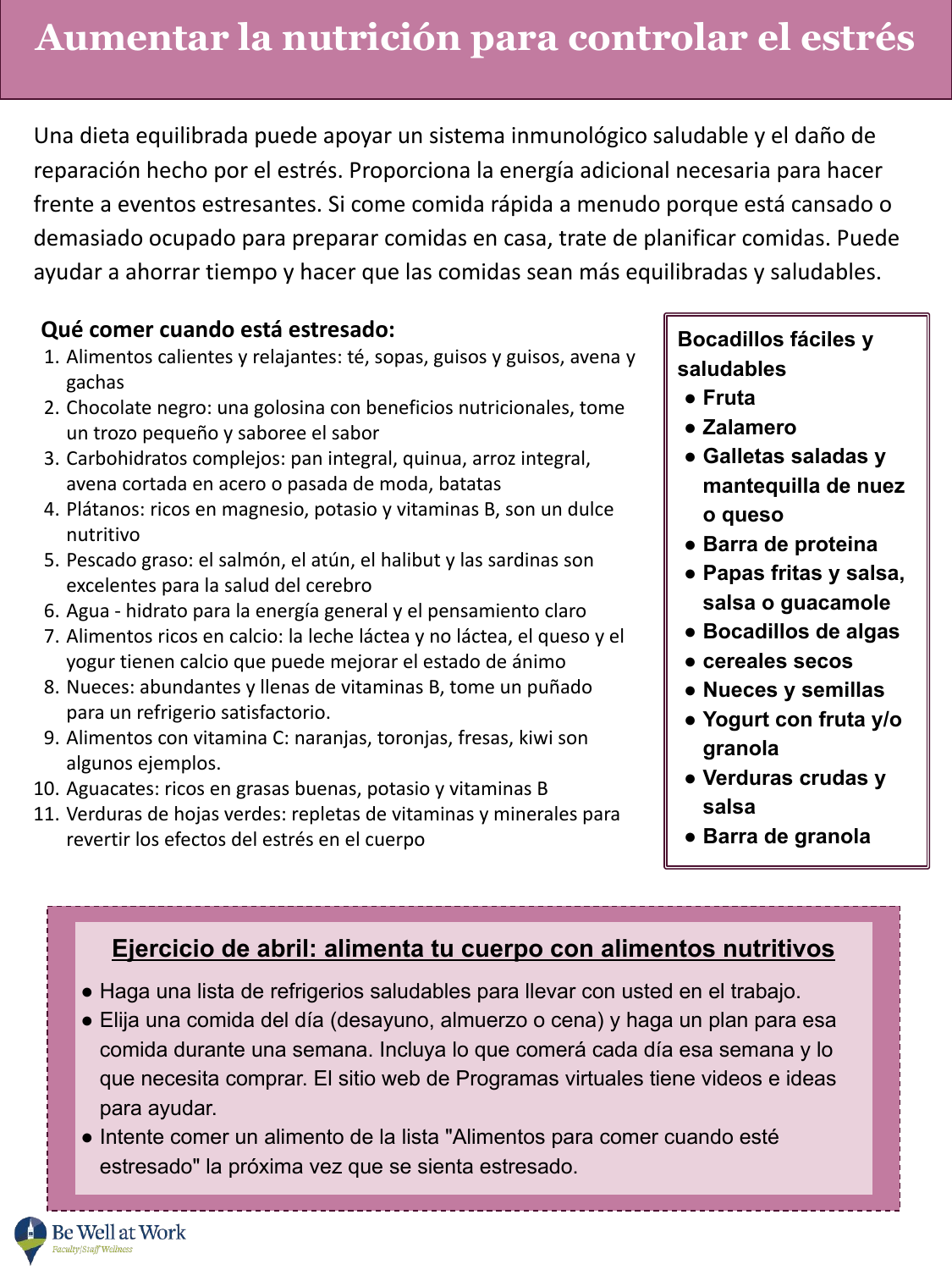

健康时刻 为你的身体加油 <sub>2022年4月</sub>

压力会影响我们的饮食和饮食方式。它可能导致暴饮暴食、强烈的渴望或不吃饭。 吃富含营养的食物可以帮助我们的身体承受压力,让我们感觉更好。您可以使用下 面的饥饿量表来确保您在压力下吃的量正确。膳食 计划可以帮助减轻用餐时间的 压力。它还可以帮助您节省时间和金钱并减少食物浪费。

有些人在压力大的时候会暴饮暴食。 很多时候,渴望的食物是甜的、咸的 或高脂肪的,而且营养较低。随着时 间的推移,这可能会导致诸如 2 型糖 尿病或心脏病等健康问题。

有些人在压力大时会吃得过少。 压力荷尔蒙通常会使人们感觉 不那么饿,因此他们可能会不吃 饭。这会导致烦躁、愤怒、头晕, 甚至昏厥。

# 饥饿量表

### 检查你的饥饿程 度

3 点或 4 点时吃。

到了 6 岁就停止 进食

如果您白天的饥 饿感降至 4 以下, 请在两餐之间吃 点零食。

# **10**:你塞进你这么满闷**..**

## 9:.综合舒服, 放松你的衣服。

- **8**:。完全不舒服感觉臃肿。
- **7:.**全有点不舒服。
- **6:.**完美舒适的您感到满意。

### **5**:。舒适或多或少不满意,但可以吃多一点。

- 4:.有点不舒服你开始感到饥饿信号。
- **3:.**令人不安饿你的胃发出噪音。
- 2:.非常不舒服,你感到烦躁,无法集中注意力。 1:.弱胃酸引起头晕。